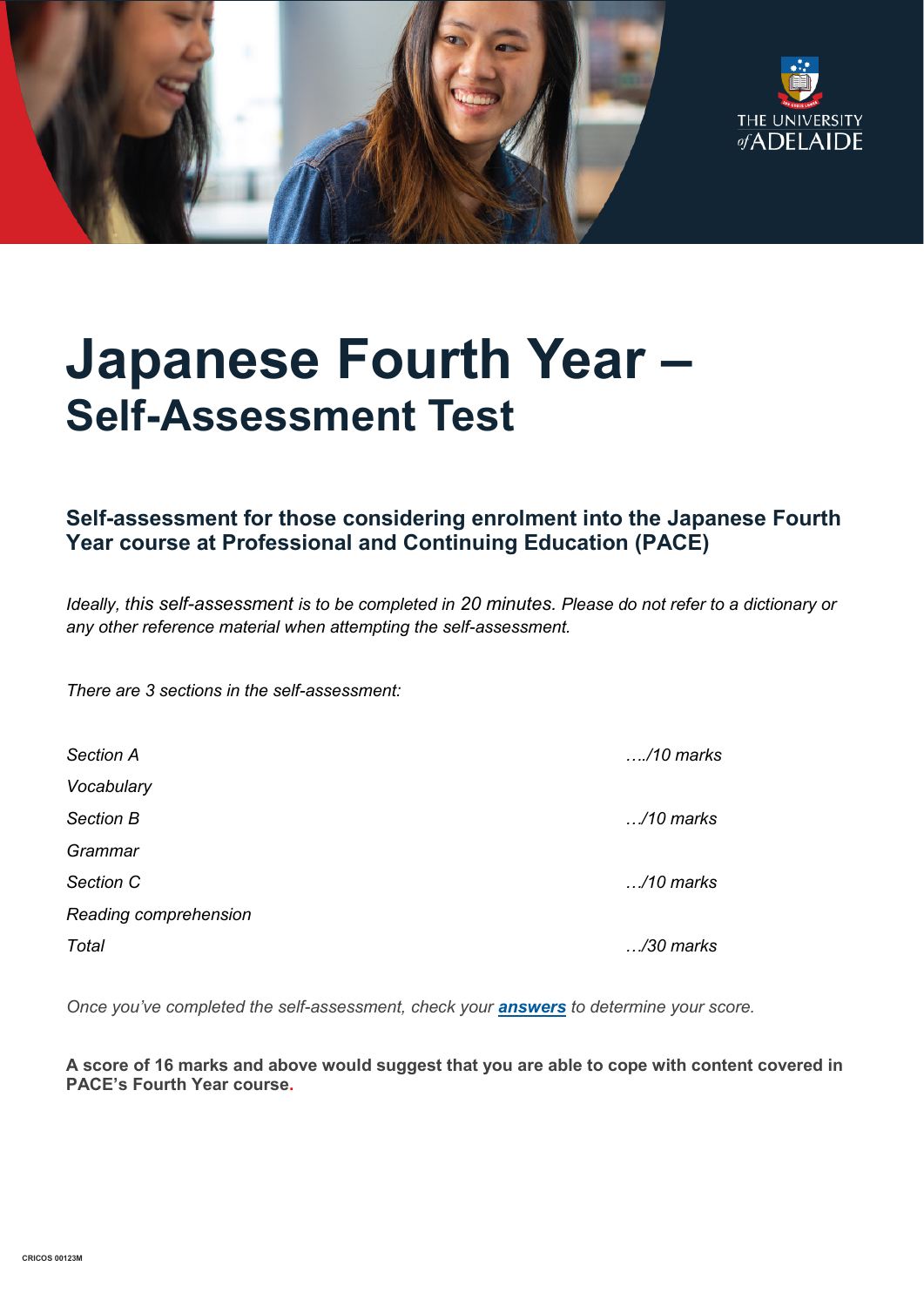

### **Section A – Vocabulary**

#### **Match the Japanese sentences with their English translation. (6 marks)**

Be careful; there are more sentences than brackets.

|  | 1. ( ) 仕事を休めばよかったです。        |
|--|-----------------------------|
|  | 2. ( ) 仕事に行かなくてもいいですか。      |
|  | 3. ( ) 仕事を休んですみませんでした。      |
|  | 4. ( ) 仕事に行かなかったらどうですか。     |
|  | 5. ( ) すみませんが、仕事を休むかもしれません。 |
|  | 6. (   )   仕事を休もうと思っています。   |

- A. Don't I have to go to work?
- B. I'm thinking of taking a break from work.
- C. How about not going to work?
- D. I'm sorry, but I may take a break from work.
- E. Can't you go to work?
- F. I should have taken a break from work.
- G. I'm sorry for taking a break from work.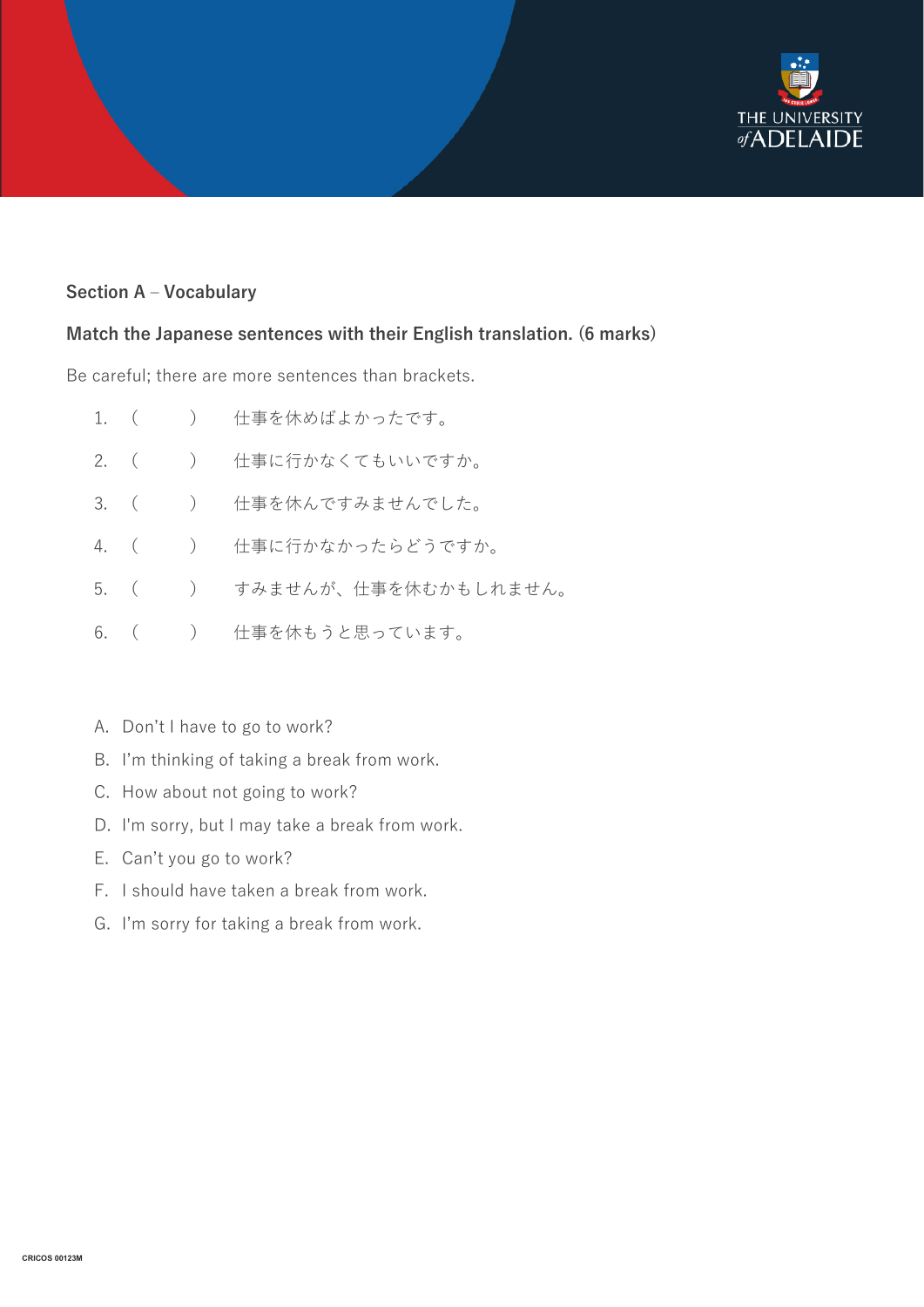

#### **Choose the correct answer. (4 marks)**

Example 明日は (雨で)雨だ)しょう。

- 1. (しずかな時間、しずか) が ほしい。
- 2. 私は一週間に(三がい、三かい)ジムに行く。
- 3. 友だちは おもしろい本を私に(あげた、くれた)。
- 4. 今日は天気がいいから、せんたくが(する、できる)。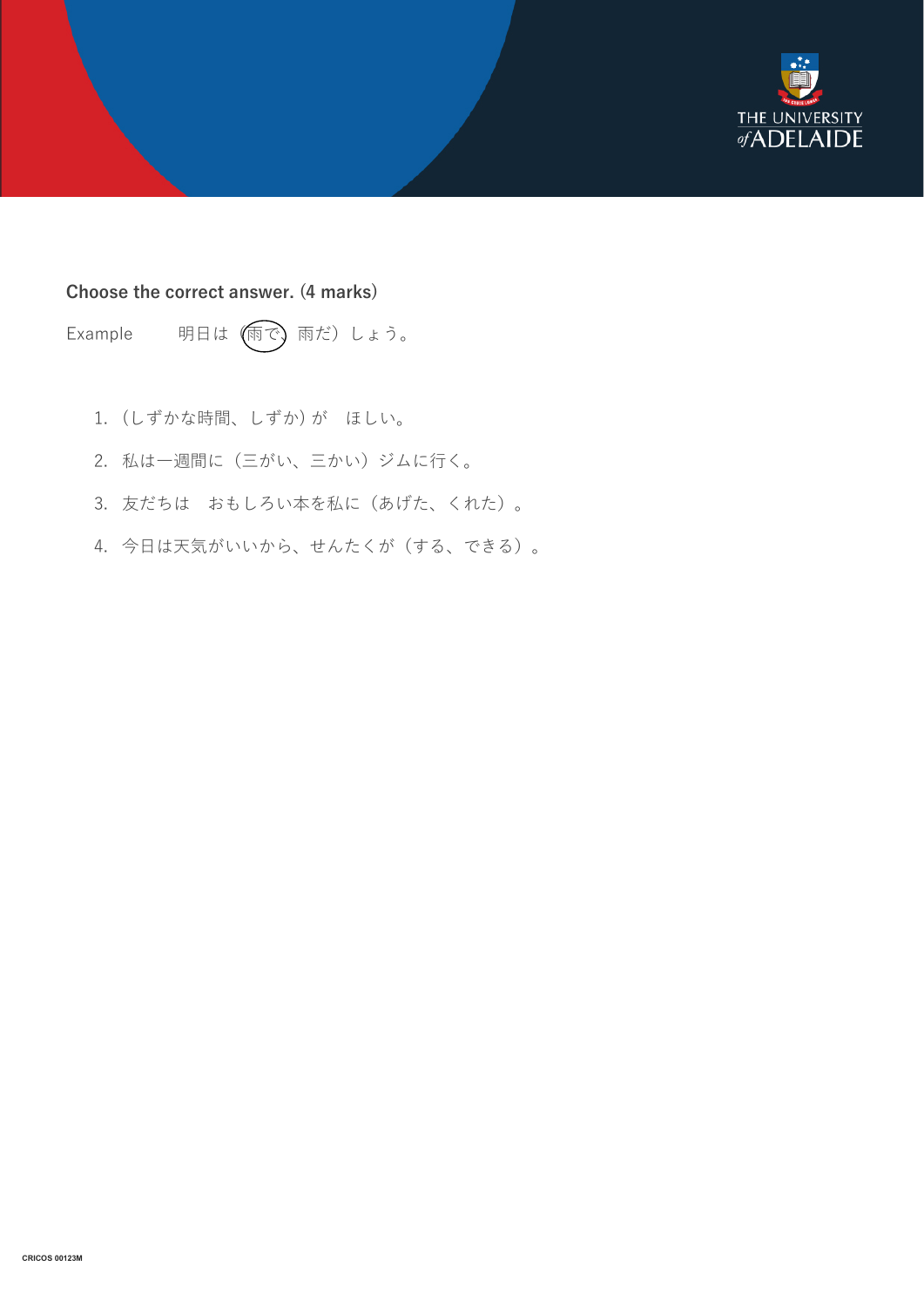

#### **Section B – Grammar**

| Choose the correct answer. (5 marks) |                                     |  |  |  |  |
|--------------------------------------|-------------------------------------|--|--|--|--|
|                                      | Example まどを C 。                     |  |  |  |  |
|                                      | まどが A 。                             |  |  |  |  |
|                                      | A. あく B. あけられる C. あける               |  |  |  |  |
|                                      |                                     |  |  |  |  |
|                                      | 1. a. 日本に…………………時、パスポートをとった。        |  |  |  |  |
|                                      | b. 日本に……………時、たくさんしゃしんをとった。          |  |  |  |  |
|                                      | A. 行って B. 行った C. 行く                 |  |  |  |  |
|                                      | $\geq$                              |  |  |  |  |
|                                      | 2. a. ごはんを……………………ながら、テレビを見ないでください。 |  |  |  |  |
|                                      | b. ごはんを…………………前に、「いただきます」と言う。       |  |  |  |  |
|                                      | c. ごはんを……………………から、しゅくだいをする。         |  |  |  |  |

A. 食べる B. 食べよう C. 食べて D. 食べ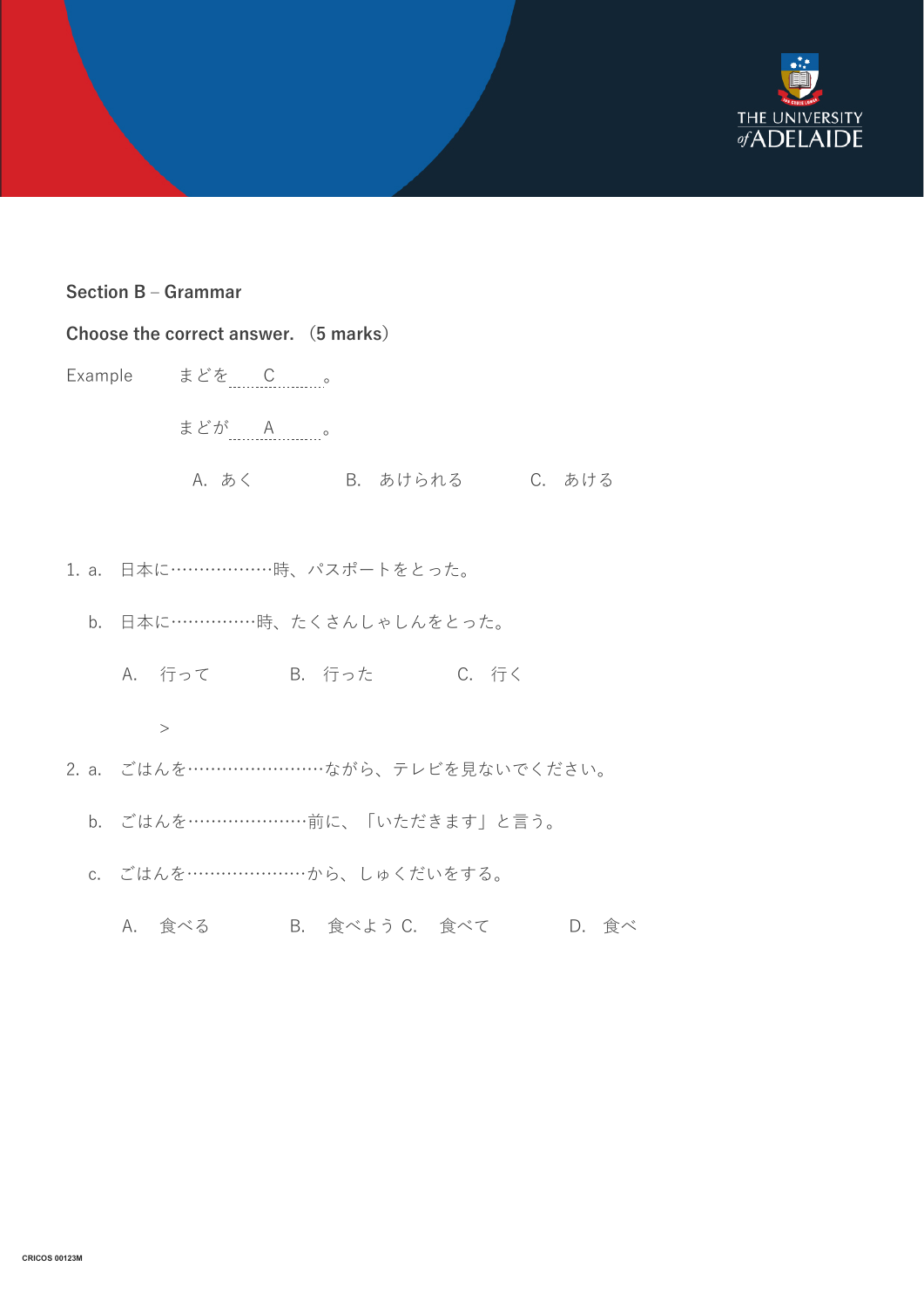

#### **Change the following words into the appropriate form as indicated in English. (5 marks)**

Write the ending of the sentences with short form/plain form (not  $\pm \pm \sqrt{\sigma}$ ) form).

Example 土曜日に映画を (見る‐ watched) 見た。

- 1. 妹は じてんしゃに (のる cannot ride) ……………………………………………………………………………。 2. 明日(ひま‐If you are free)………………………、映画に(行く‐Let's go) ………………………。 3. このケーキは(おいしい‐looks delicious) …………………………………………………………………………。
- 4. たくさん(ゆきがふる‐If it snows)…………………………、電車はうごかないかもしれない。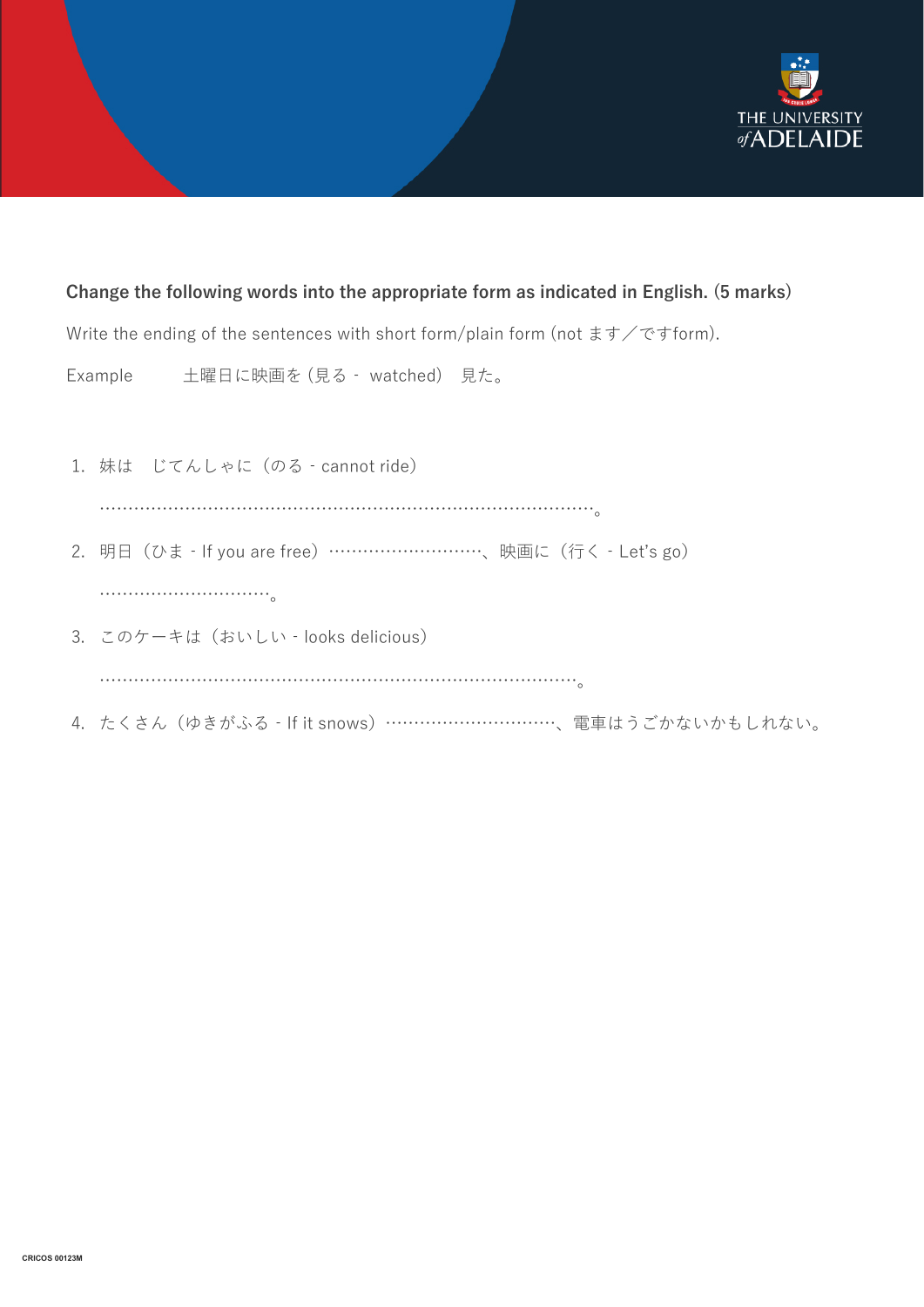

#### **Section C – Reading comprehension**

ドラえもんを知っていますか。ドラえもんは日本のアニメのしゅじんこう(main character)で、ねこの かたち(shape)のロボットです。

ドラえもんのおなかには ふしぎな(mysterious)ポケットがあって、たくさんべんりな物が入っていま す。たとえば、「タケコプター」や「アンキパン」や「タイムテレビ」です。「タケコプター」を頭につける (attached)と、空がとべます。「アンキパン」におぼえたいことを書いて食べたら、書いたことがおぼえ られます。「タイムテレビ」では むかしの自分やしょうらいの自分が見られます。

私は行ってみたい所がたくさんあるので、ドラえもんに「どこでもドア」を出してもらいたいです。「 どこでもドア」はドアを開けると、どこでも行きたい所に行けます。ドラえもんはやさしいし、べんり なポケットを持ってるし、日本の子供たちは ドラえもんが大好きです。あなたはドラえもんにどんな 物を出してもらいたいですか。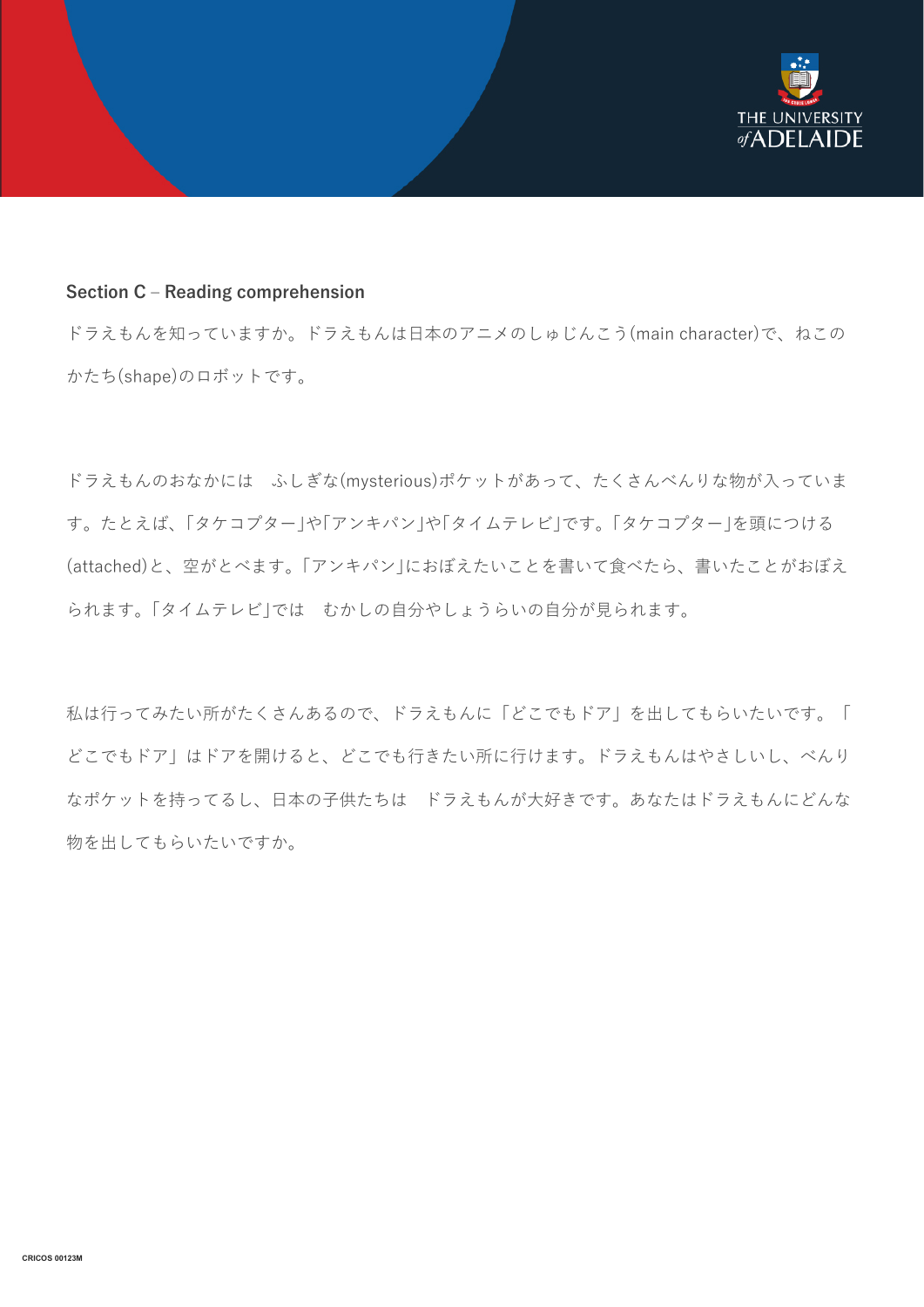

# **Read the text and the affirmations that follow. Write T for true and F for false. If false, justify your answer with correct information from the text. (6 marks).**

|  |  |  | 1. $($ $)\overline{\phantom{a}}$ $\overline{\phantom{a}}$ $\overline{\phantom{a}}$ $\overline{\phantom{a}}$ $\overline{\phantom{a}}$ $\overline{\phantom{a}}$ $\overline{\phantom{a}}$ $\overline{\phantom{a}}$ $\overline{\phantom{a}}$ $\overline{\phantom{a}}$ $\overline{\phantom{a}}$ $\overline{\phantom{a}}$ $\overline{\phantom{a}}$ $\overline{\phantom{a}}$ $\overline{\phantom{a}}$ $\overline{\phantom{a}}$ $\overline{\phantom{a}}$ $\overline{\phantom{a}}$ |  |  |
|--|--|--|---------------------------------------------------------------------------------------------------------------------------------------------------------------------------------------------------------------------------------------------------------------------------------------------------------------------------------------------------------------------------------------------------------------------------------------------------------------------------|--|--|
|  |  |  |                                                                                                                                                                                                                                                                                                                                                                                                                                                                           |  |  |
|  |  |  | 2. $($ $)$ $\forall$ $\forall$ $\forall$ $\forall$ $\forall$ $\forall$ has a pocket and keeps useful things in it.                                                                                                                                                                                                                                                                                                                                                        |  |  |
|  |  |  |                                                                                                                                                                                                                                                                                                                                                                                                                                                                           |  |  |
|  |  |  | 3. $($ $)$ $5\pi$ $7\pi$ $-$ is used for flying.                                                                                                                                                                                                                                                                                                                                                                                                                          |  |  |
|  |  |  |                                                                                                                                                                                                                                                                                                                                                                                                                                                                           |  |  |
|  |  |  | 4. () アンキパンis used for recalling things you forgot.                                                                                                                                                                                                                                                                                                                                                                                                                       |  |  |
|  |  |  |                                                                                                                                                                                                                                                                                                                                                                                                                                                                           |  |  |
|  |  |  | 5. ( ) タイムテレビis used for watching future TV programs.                                                                                                                                                                                                                                                                                                                                                                                                                     |  |  |
|  |  |  |                                                                                                                                                                                                                                                                                                                                                                                                                                                                           |  |  |
|  |  |  | 6. () どこでもドア is used for going places you want to go.                                                                                                                                                                                                                                                                                                                                                                                                                     |  |  |
|  |  |  |                                                                                                                                                                                                                                                                                                                                                                                                                                                                           |  |  |